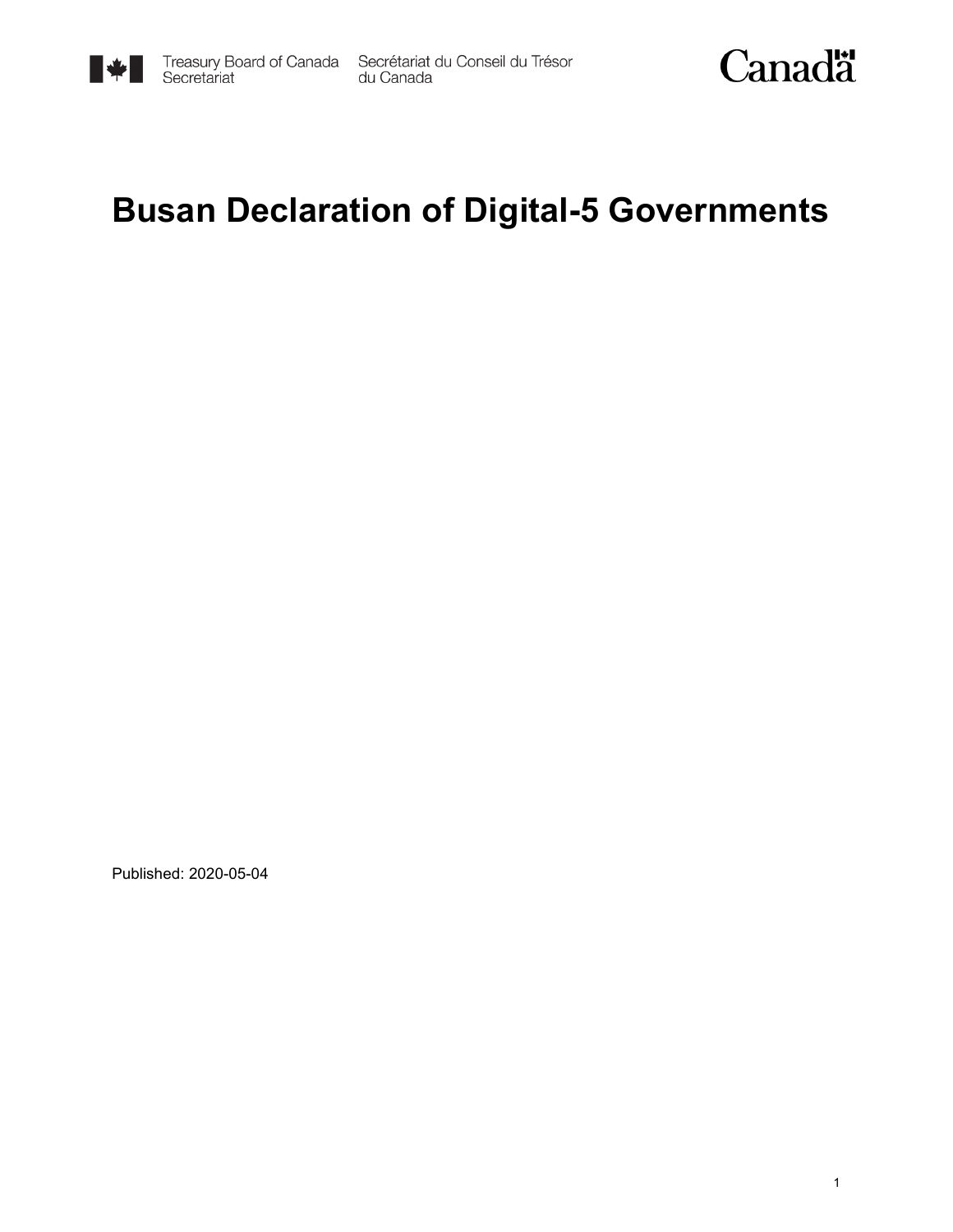© Her Majesty the Queen in Right of Canada, represented by the President of the Treasury Board, 2020

Published by Treasury Board of Canada, Secretariat 90 Elgin, Ottawa, Ontario, K1A 0R5, Canada

Catalogue Number: BT22-259/2020E-PDF ISBN or ISSN: 978-0-660-34805-6

This document is available on the Government of Canada website, [Canada.](https://www.canada.ca/en.html)ca

This document is available in alternative formats upon request.

Aussi offert en français sous le titre : Déclaration de Busan du Groupe numérique 5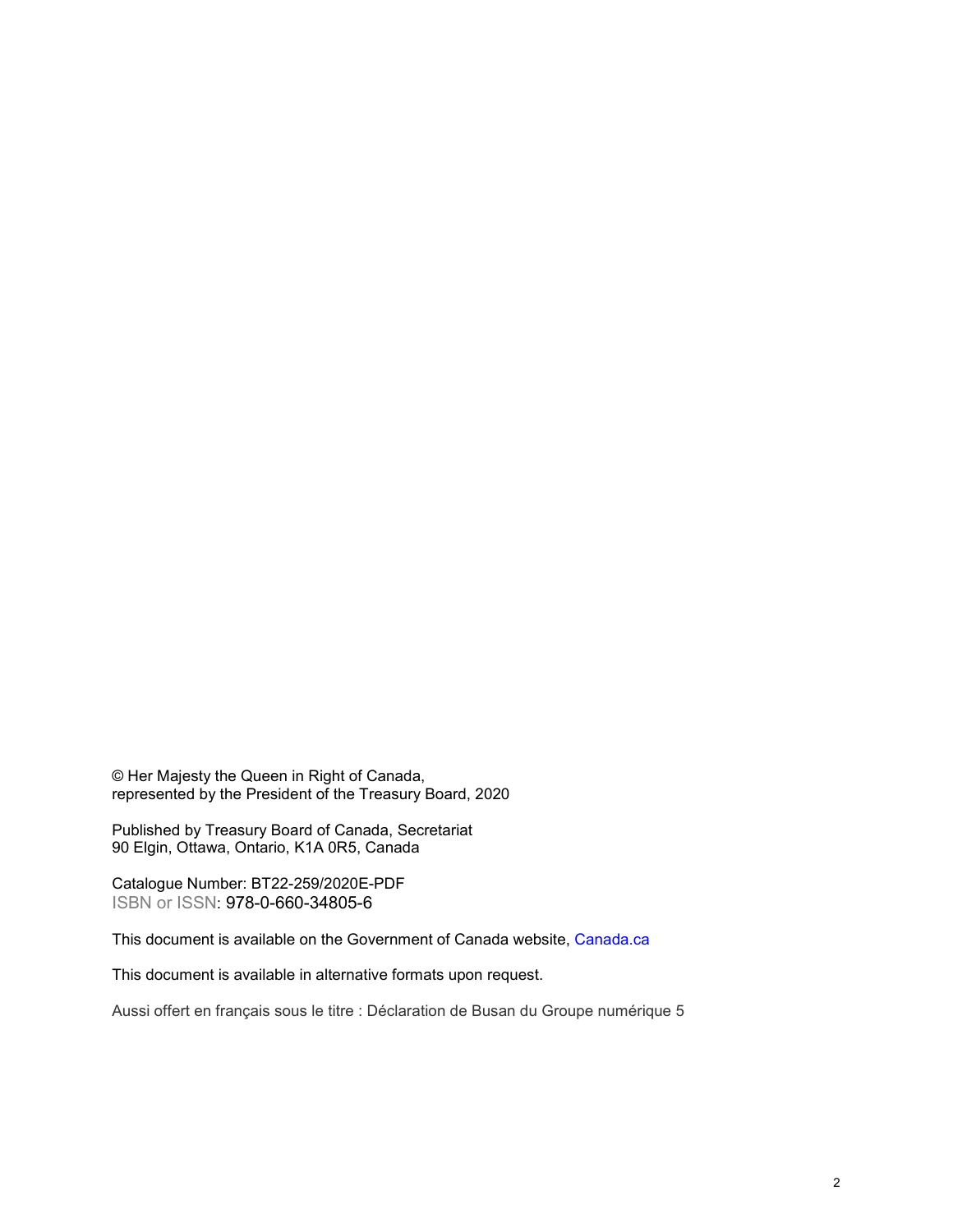

#### **Busan Declaration of Digital-5 Governments**

The Ministry of the Interior of the Republic of Korea, the Cabinet Office of Her Majesty's Government, the Ministry of Economic Affairs and Communications of the Republic of Estonia, the Department of Internal Affairs of the Government of New Zealand and the Prime Minister's Office of the Government of the State of Israel (hereinafter referred to as "the Participants"), collectively, declare to:

## **Future of the D5**

- 1. Reaffirm our commitment, as a group of most digitally advanced governments in the world, to share best practices and innovative digital government policies, identify methods to improve the Participants' digital services, collaborate on common projects and to support and champion our growing digital economies;
- 2. Reaffirm our objective to contribute to the international community through working towards the 9 principles of the D5 Charter and bridging the digital gaps among countries;
- 3. Commit to strengthening cooperation and developing effective communication channels among the Participants;

# **Expansion of the D5**

4. Recognise that the D5 should be open to expansion to include additional countries that have a track record of excellence in digital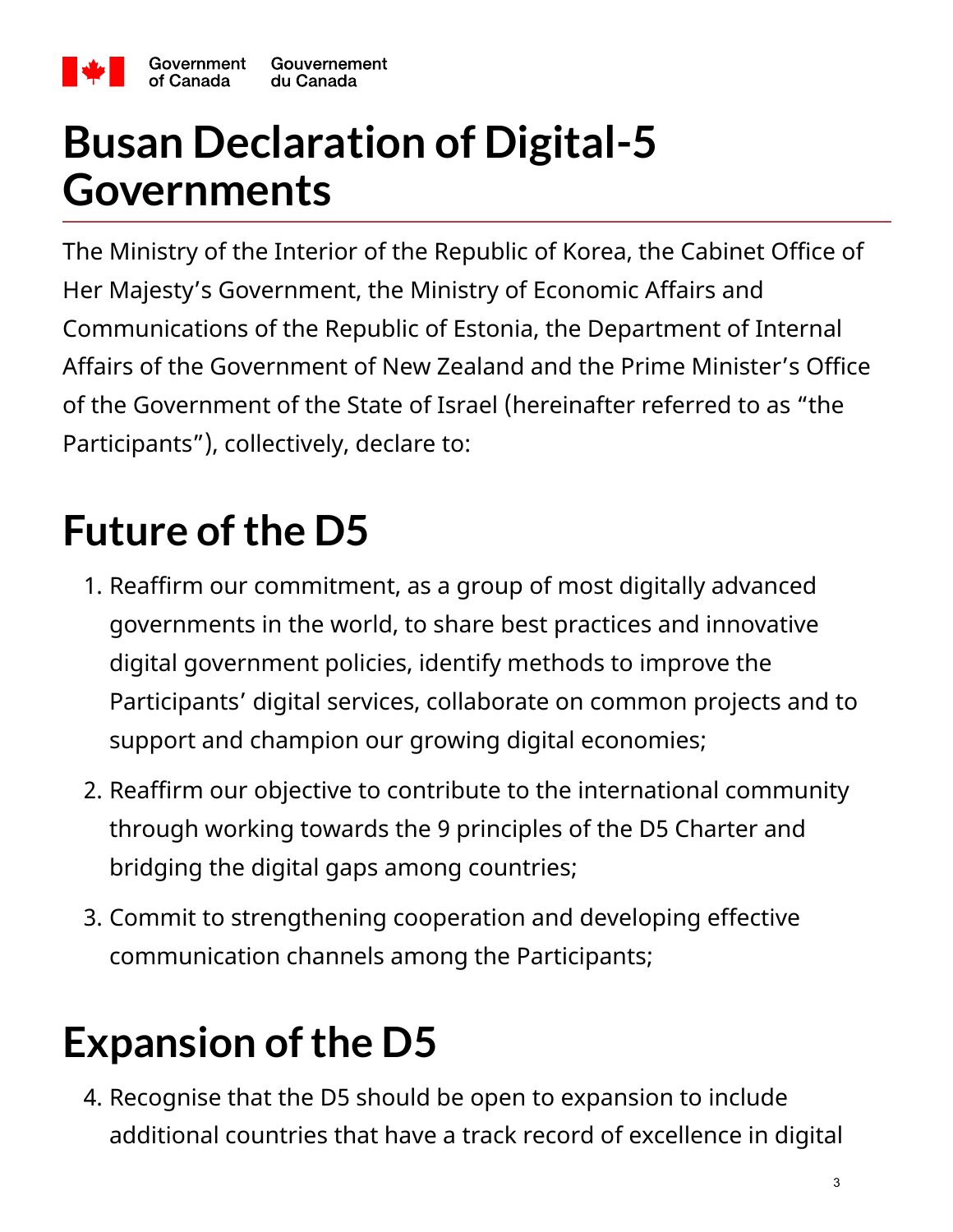government and are committed to meet the D5 principles to advance global digital government;

5. Agree that new members to the group must be proposed by one current member, seconded by another and that, as set out in the Charter (8.2), all members must agree to admit them;

5-1 The country will be asked to submit a brief expression of interest to the steering group setting out:

- How they are working towards the 9 principles in the D5 Charter; and
- Their track record of excellence in digital government.

## **D5 and Related Stakeholders**

- 6. Acknowledge that, to lead global digital government, the D5 should work with relevant stakeholders, including international organizations, the private sector, academia, and civil society;
- 7. Commit to sharing and learning with these stakeholders to advance global digital government;

### **9 Principles of the D5 Charter**

- 9. Recommit to working towards the 9 principles of the Charter set in 2014;
- 10. Recognise that the principles of the Charter should be reviewed annually as digital government evolves and update as new challenges and opportunities arise to ensure they remain relevant;

# **Outcomes of the D5**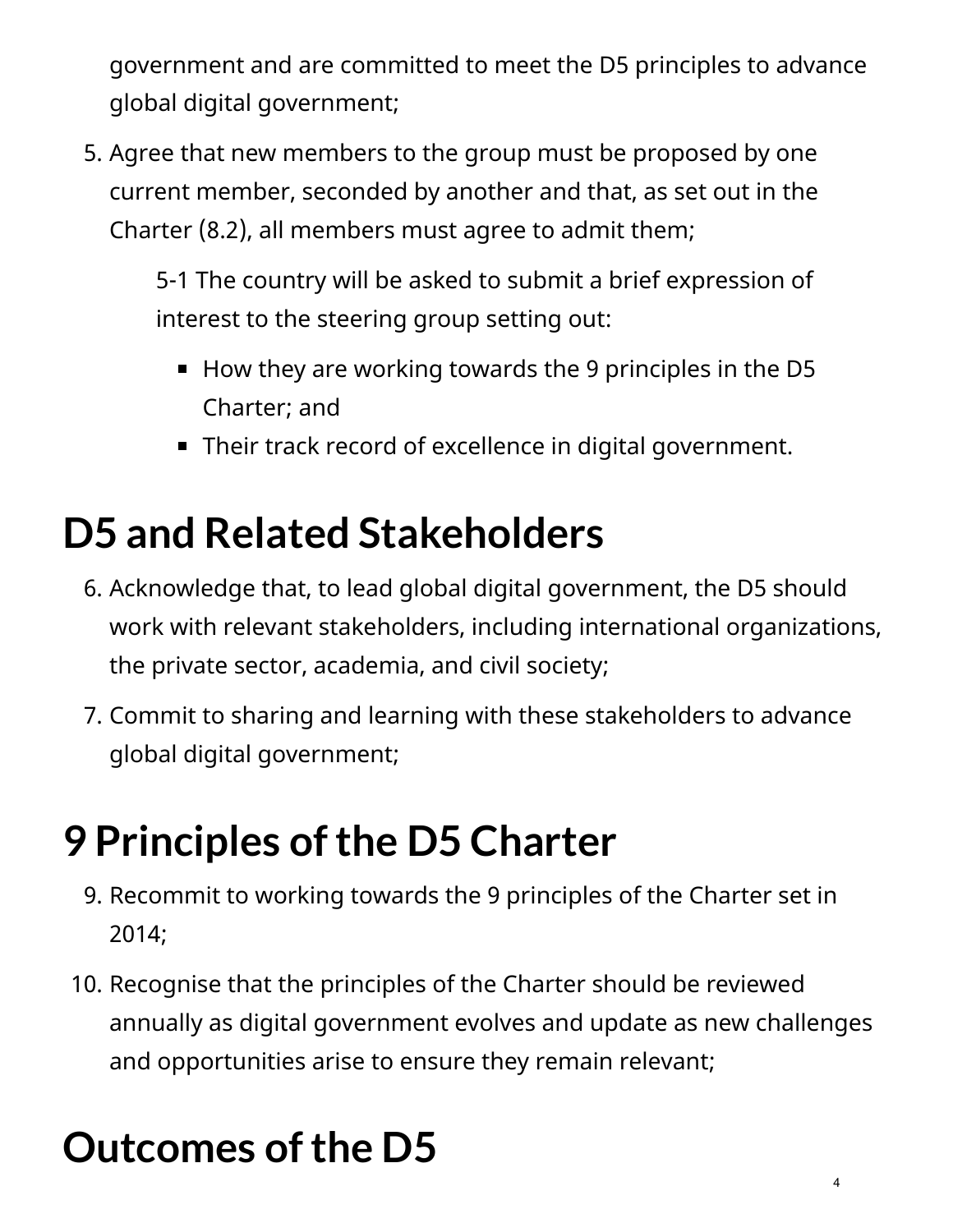- 10. Agree to share code and solutions in the field of digital government, and collaborate on research, analysis and projects; and
- 11. Agree to publish our findings annually to share with non-D5 members and to ensure that we lead global digital government.

#### **Signed in Busan, Republic of Korea, on November 11th, 2016.**

For the Ministry of the Interior of the Republic of Korea

For the Cabinet Office of Her Majesty's Government of the United Kingdom

For the Ministry of Economic Affairs and Communications of the Republic of Estonia

For the Department of Internal Affairs of the Government of New Zealand

For the Prime Minister's Office of the Government of the State of Israel

# **[Annex] The 9 Principles of the D5 Charter**

The Participants have decided to commit to working towards the following principles of digital development, acknowledging that they will not be able to meet all of the criteria on joining:

- 1. **User needs** the design of public services for the citizen
- 2. **Open standards** technology requires interoperability and so a clear commitment to a credible royalty free open standards policy in needed
- 3. **Open source** future Government systems, tradecraft, manuals and standards are created as open source and are shareable between members
- 4. **Open markets** in government procurement create true completion for companies regardless of size. Encourage and support a start-up culture and promote economic growth through open markets 5